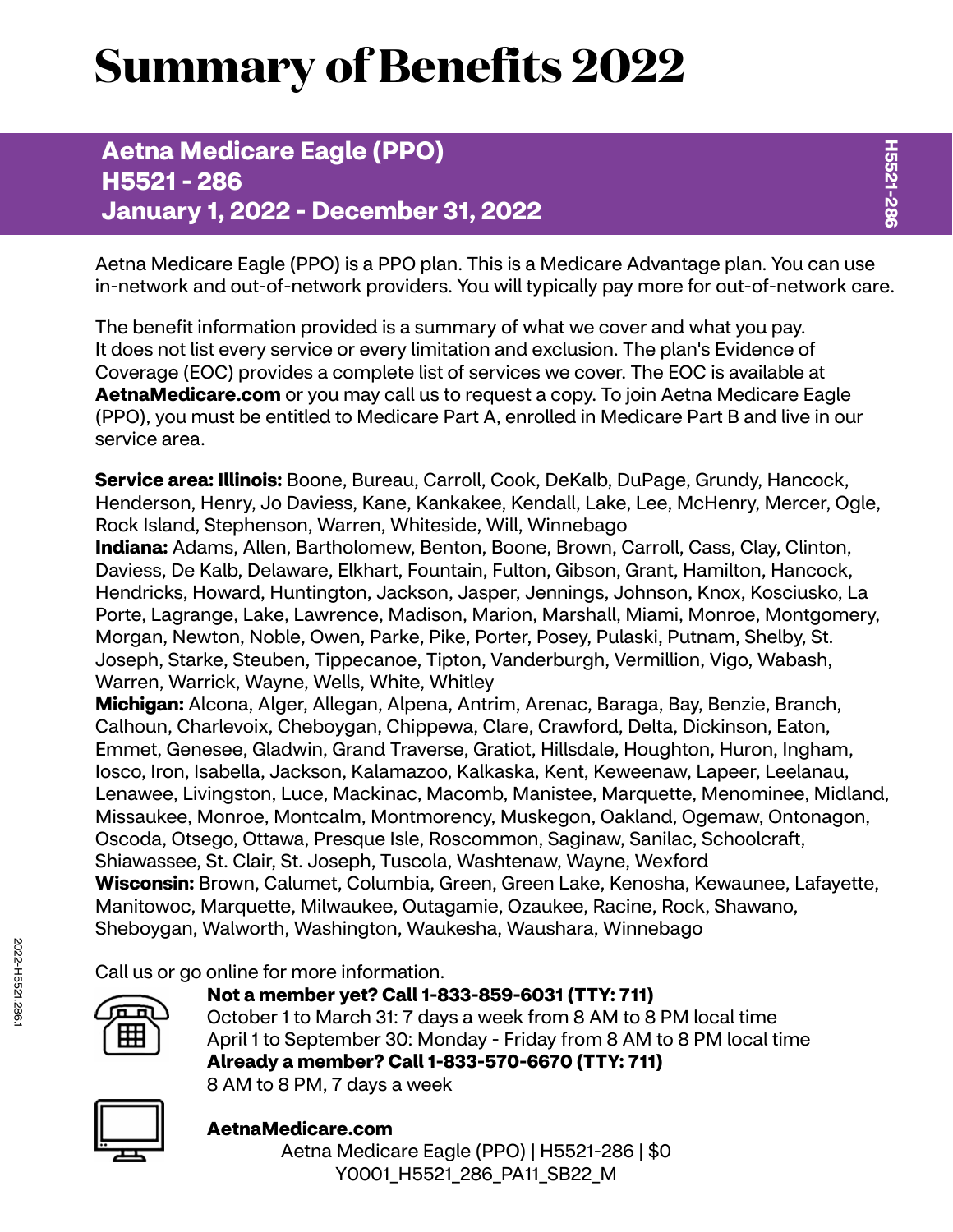#### **Compare our plan to Medicare**

To learn more about the coverage and costs of Original Medicare, look in your "Medicare & You" handbook. View it online at<www.medicare.gov>or get a copy by calling 1-800-MEDICARE (1-800-633-4227), 24 hours a day, 7 days a week. TTY users should call 1-877-486-2048.

#### **What you should know**

- **Primary Care Physician (PCP):** You have the option to choose a PCP. When we know who your provider is, we can better support your care.
- **Referrals:** Aetna Medicare Eagle (PPO) doesn't require a referral from a PCP to see a specialist. Keep in mind, some providers may require a recommendation or treatment plan from your doctor in order to see you.
- **Prior authorizations:** Your provider will work with us to get approval before you receive certain services. Benefits that may require a prior authorization are listed with an asterisk (**\***) in the benefits grid.

| <b>Plan costs &amp; information</b> | <b>In-network</b>                                                                                                                                                                                                                                              | <b>Out-of-network</b>                                     |
|-------------------------------------|----------------------------------------------------------------------------------------------------------------------------------------------------------------------------------------------------------------------------------------------------------------|-----------------------------------------------------------|
| Monthly plan premium                | \$0<br>You must continue to pay your Medicare Part B premium.                                                                                                                                                                                                  |                                                           |
|                                     |                                                                                                                                                                                                                                                                |                                                           |
| Part B premium reduction            | \$35<br>Reduction of the monthly premium you pay to the Social<br>Security Administration.                                                                                                                                                                     |                                                           |
|                                     |                                                                                                                                                                                                                                                                |                                                           |
| Plan deductible                     | \$0                                                                                                                                                                                                                                                            | \$0                                                       |
| Maximum out-of-pocket<br>amount     | \$5,500 for in-network<br>services.                                                                                                                                                                                                                            | \$8,000 for in- and out-of-<br>network services combined. |
|                                     | The most you pay for copays, coinsurance and other costs for<br>medical services for the year. Once you reach the maximum<br>out-of-pocket, our plan pays 100% of covered medical<br>services. Your premium doesn't count toward the maximum<br>out-of-pocket. |                                                           |

You can find more details on each benefit listed below in the Evidence of Coverage (EOC).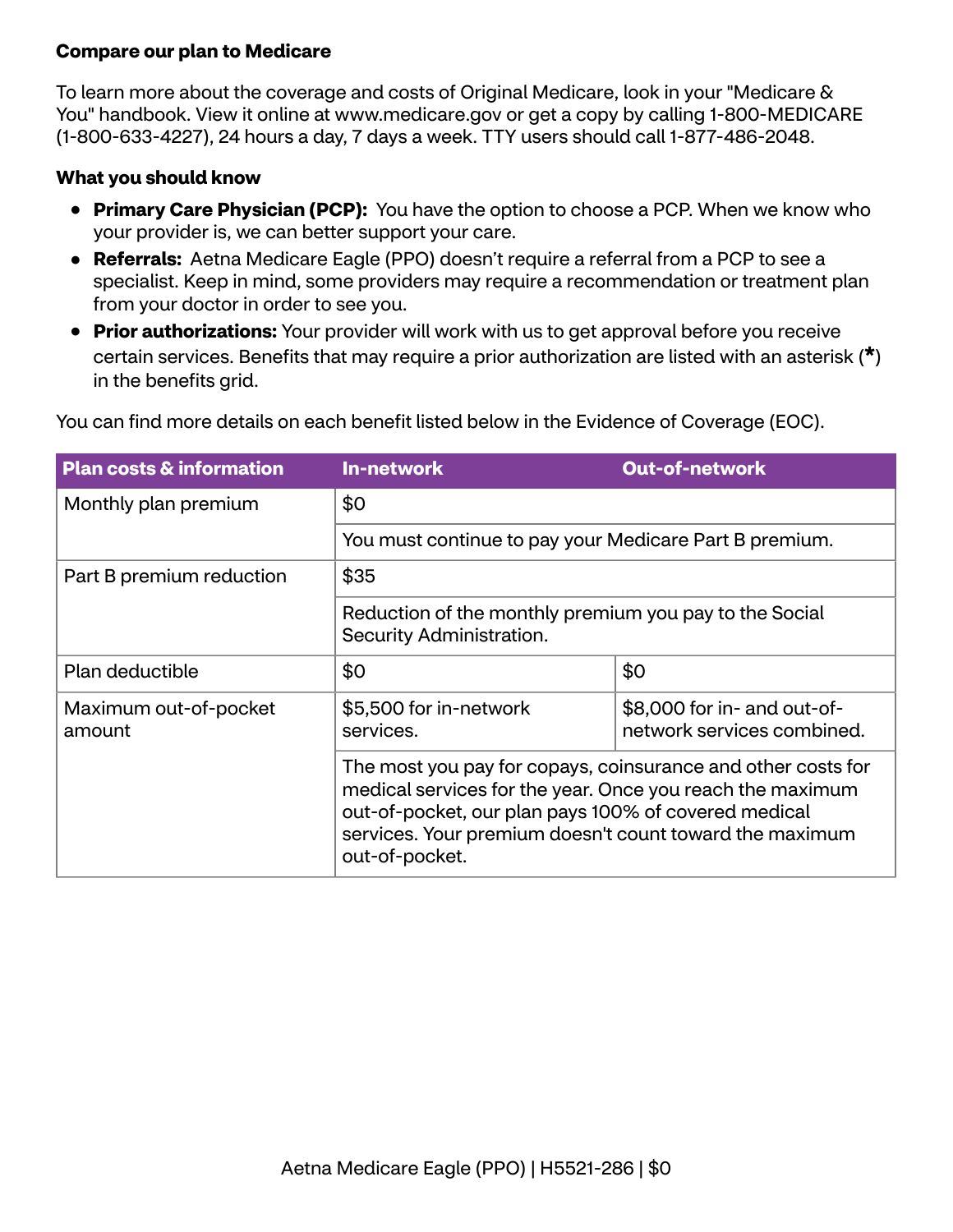| <b>Primary benefits</b>                     | <b>Your costs for</b><br>in-network care                                                     | <b>Your costs for</b><br>out-of-network care |  |
|---------------------------------------------|----------------------------------------------------------------------------------------------|----------------------------------------------|--|
| Hospital coverage*                          |                                                                                              |                                              |  |
| Inpatient hospital<br>coverage              | \$290 per day, days 1-7; \$0 per<br>day, days 8-90<br>You pay \$0 for days 91 and<br>beyond. | 50% per stay                                 |  |
|                                             | Our plan covers an unlimited number of days.                                                 |                                              |  |
| Outpatient hospital<br>observation services | \$290 per stay                                                                               | 50% per stay                                 |  |
| Outpatient hospital                         | $$35 - $350$                                                                                 | 50%                                          |  |
| services                                    | Lower cost sharing applies for services other than surgery.                                  |                                              |  |
| Ambulatory surgical<br>center               | \$350                                                                                        | 50%                                          |  |
| <b>Doctor visits</b>                        |                                                                                              |                                              |  |
| Primary care physician<br>(PCP)             | \$0                                                                                          | \$25                                         |  |
| <b>Specialists</b>                          | \$35                                                                                         | \$55                                         |  |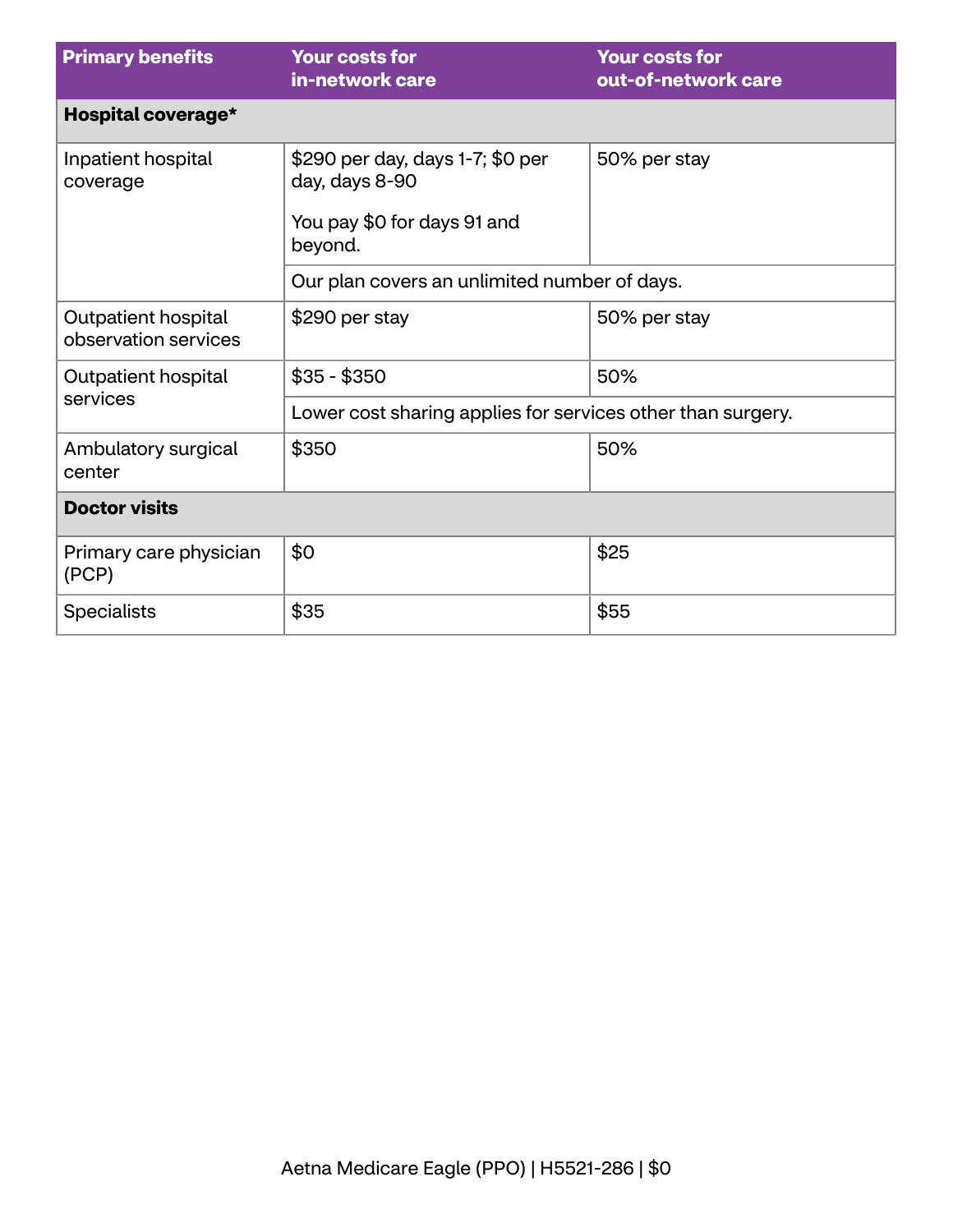| <b>Primary benefits</b>                       | <b>Your costs for</b><br>in-network care                                                                                                                                                                                                                                                                                                             |                                                                                                                                                                                                                                              | <b>Your costs for</b><br>out-of-network care                                                        |                                                                                                                                                                                                                                                                                                                                              |
|-----------------------------------------------|------------------------------------------------------------------------------------------------------------------------------------------------------------------------------------------------------------------------------------------------------------------------------------------------------------------------------------------------------|----------------------------------------------------------------------------------------------------------------------------------------------------------------------------------------------------------------------------------------------|-----------------------------------------------------------------------------------------------------|----------------------------------------------------------------------------------------------------------------------------------------------------------------------------------------------------------------------------------------------------------------------------------------------------------------------------------------------|
| Preventive care                               | \$0                                                                                                                                                                                                                                                                                                                                                  |                                                                                                                                                                                                                                              | $0\% - 50\%$                                                                                        |                                                                                                                                                                                                                                                                                                                                              |
|                                               | Preventive care<br>includes:<br>*Abdominal<br>aortic aneurysm<br>screenings<br>* Alcohol misuse<br>screenings and<br>counseling<br>*Bone mass<br>measurements<br>*Breast cancer<br>screening:<br>mammogram<br>*Cardiovascular<br>disease<br>screenings<br>*Cardiovascular<br>behavior therapy<br><b>Cervical and</b><br>vaginal cancer<br>screenings | <b>Colorectal</b><br>cancer<br>screenings<br>fecal occult<br>blood test,<br>flexible<br>*Depression<br>screenings<br>*Diabetes<br>screenings<br><b>*HBV</b> infection<br>screening<br>*Hepatitis C<br>*Lung cancer<br>screenings<br>services | (colonoscopy,<br>sigmoidoscopy)<br>screening tests<br><b>'HIV</b> screenings<br>* Nutrition therapy | * Obesity behavior<br>therapy<br>*Prostate cancer<br>screenings (PSA)<br><b>Sexually</b><br>transmitted<br>infections<br>screenings and<br>counseling<br>*Tobacco use<br>cessation<br>counseling<br>*Vaccines:<br>Covid-19, flu,<br>hepatitis B,<br>pneumococcal<br>*Welcome to<br>Medicare<br>preventive visit<br>*Yearly wellness<br>visit |
|                                               | Lower cost sharing out-of-network: for Covid-19, pneumonia,<br>influenza, and Hepatitis B vaccines<br>Higher cost sharing out-of-network: for all other Medicare-covered<br>preventive services                                                                                                                                                      |                                                                                                                                                                                                                                              |                                                                                                     |                                                                                                                                                                                                                                                                                                                                              |
| <b>Emergency &amp; urgent care</b>            |                                                                                                                                                                                                                                                                                                                                                      |                                                                                                                                                                                                                                              |                                                                                                     |                                                                                                                                                                                                                                                                                                                                              |
| Emergency care in the<br><b>United States</b> | \$90                                                                                                                                                                                                                                                                                                                                                 |                                                                                                                                                                                                                                              |                                                                                                     |                                                                                                                                                                                                                                                                                                                                              |
| Urgently needed care in<br>the United States  | \$45                                                                                                                                                                                                                                                                                                                                                 |                                                                                                                                                                                                                                              |                                                                                                     |                                                                                                                                                                                                                                                                                                                                              |
| Emergency & urgently<br>needed care worldwide | Emergency care: \$90<br>Urgently needed care: \$90<br>Ambulance: \$290                                                                                                                                                                                                                                                                               |                                                                                                                                                                                                                                              |                                                                                                     |                                                                                                                                                                                                                                                                                                                                              |
| Diagnostic testing*                           |                                                                                                                                                                                                                                                                                                                                                      |                                                                                                                                                                                                                                              |                                                                                                     |                                                                                                                                                                                                                                                                                                                                              |
| Diagnostic radiology<br>(e.g. MRI & CT scans) | \$250                                                                                                                                                                                                                                                                                                                                                |                                                                                                                                                                                                                                              | 50%                                                                                                 |                                                                                                                                                                                                                                                                                                                                              |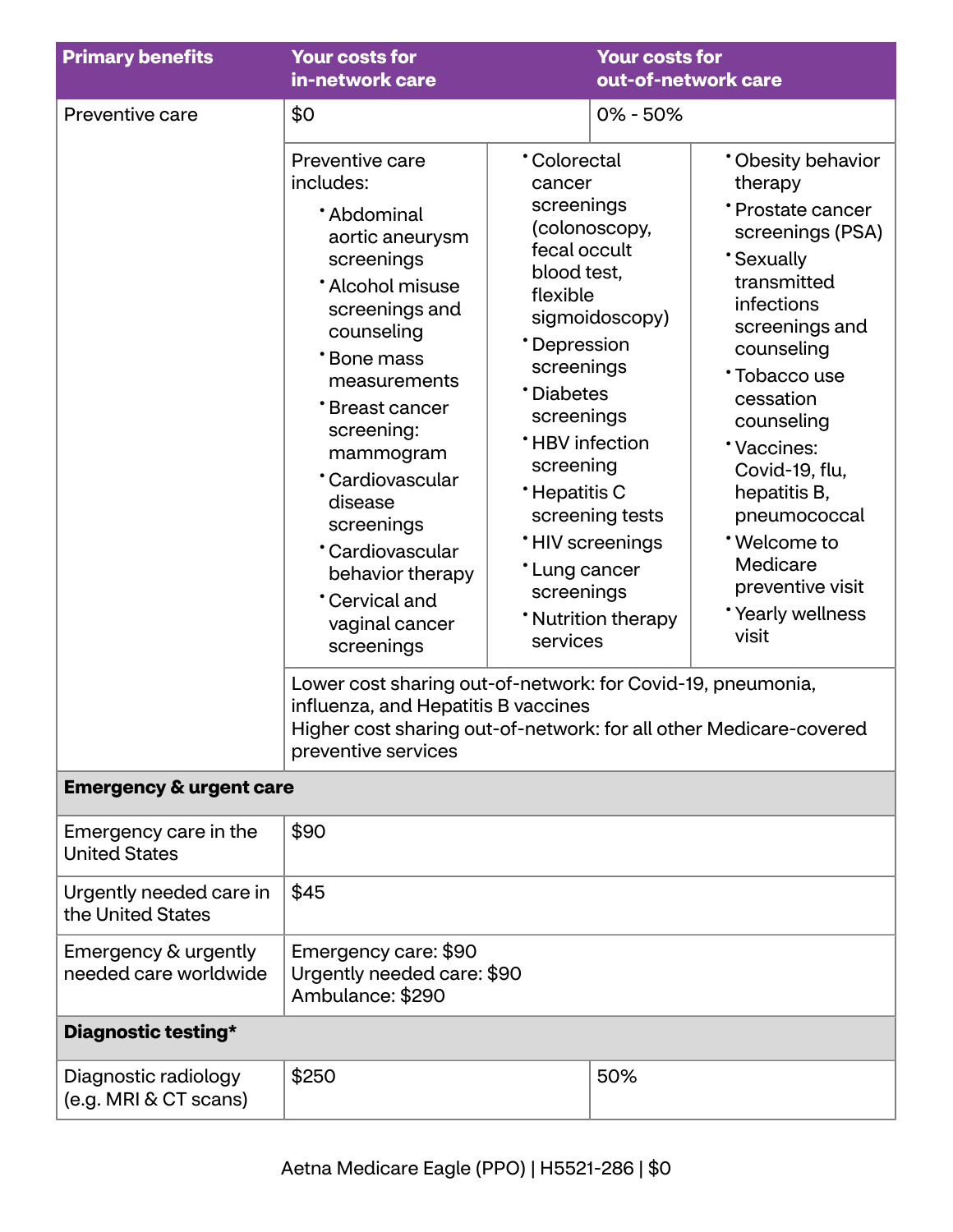| <b>Primary benefits</b>                                                      | <b>Your costs for</b><br>in-network care                                                                                                                                                                                                                                            | <b>Your costs for</b><br>out-of-network care |
|------------------------------------------------------------------------------|-------------------------------------------------------------------------------------------------------------------------------------------------------------------------------------------------------------------------------------------------------------------------------------|----------------------------------------------|
| Lab services                                                                 | \$0                                                                                                                                                                                                                                                                                 | \$30                                         |
| Diagnostic tests &<br>procedures                                             | \$75                                                                                                                                                                                                                                                                                | 50%                                          |
| Outpatient x-rays                                                            | \$20                                                                                                                                                                                                                                                                                | 50%                                          |
| Hearing, dental, & vision                                                    |                                                                                                                                                                                                                                                                                     |                                              |
| Diagnostic hearing<br>exam                                                   | \$0                                                                                                                                                                                                                                                                                 | \$55                                         |
| Routine hearing exam                                                         | \$0                                                                                                                                                                                                                                                                                 | \$55                                         |
|                                                                              | We cover one exam every year. All appointments should be<br>scheduled through NationsHearing.                                                                                                                                                                                       |                                              |
| Hearing aids                                                                 | Our plan pays up to a maximum amount of \$1,250 per ear, every year.<br>You are responsible for any costs over this amount.                                                                                                                                                         |                                              |
|                                                                              | Nations Hearing will manage your hearing aid benefits. All hearing<br>aids must be purchased through NationsHearing.                                                                                                                                                                |                                              |
| Dental services (in<br>addition to Original<br>Medicare coverage)            | Our plan pays up to \$3,000 every year for covered services.<br>Cosmetic procedures such as teeth whitening are not covered.<br>You are responsible for any costs over this amount.                                                                                                 |                                              |
|                                                                              | This plan uses the Aetna Dental® PPO Network. You can see in- or<br>out-of-network providers for dental services. Note: Most out-of-<br>network providers will bill us directly. If you use one who won't bill us,<br>you can pay for covered services and ask us to reimburse you. |                                              |
| Glaucoma screening                                                           | \$0                                                                                                                                                                                                                                                                                 | 50%                                          |
| Diagnostic eye exams<br>(including diabetic eye                              | $$0 - $35$                                                                                                                                                                                                                                                                          | \$55                                         |
| exams)                                                                       | Lower cost sharing: for diabetic eye exams<br>Higher cost sharing: for all other eye exams                                                                                                                                                                                          |                                              |
| Routine eye exam                                                             | \$0                                                                                                                                                                                                                                                                                 | \$55                                         |
|                                                                              | We cover one exam every year.                                                                                                                                                                                                                                                       |                                              |
| Contacts and<br>eyeglasses (in addition<br>to Original Medicare<br>coverage) | \$200 reimbursement every year.<br>You can see any licensed provider.                                                                                                                                                                                                               |                                              |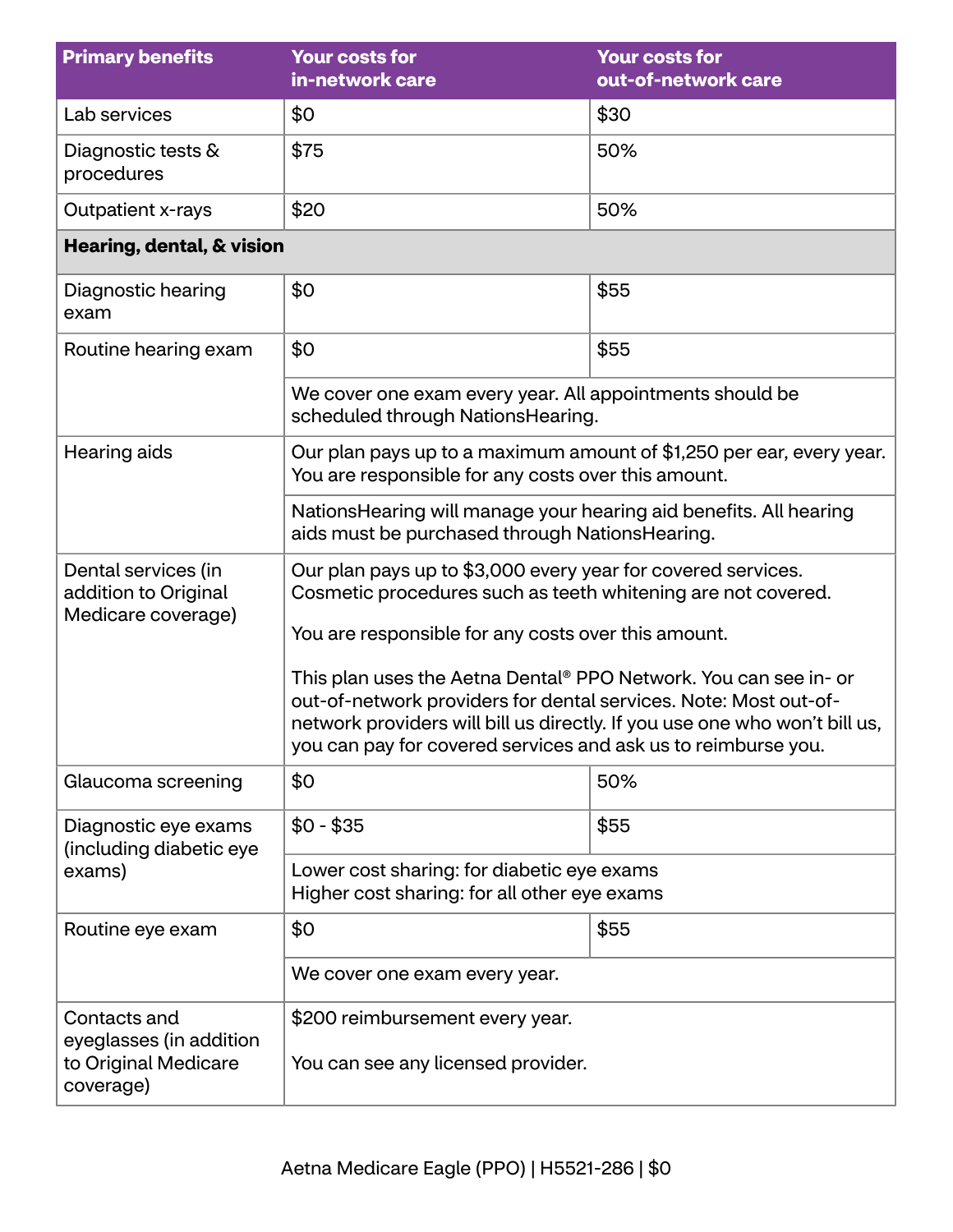| <b>Primary benefits</b>                             | <b>Your costs for</b><br>in-network care              | <b>Your costs for</b><br>out-of-network care |  |
|-----------------------------------------------------|-------------------------------------------------------|----------------------------------------------|--|
| Mental health services*                             |                                                       |                                              |  |
| Inpatient psychiatric<br>stay                       | \$1,871 per stay                                      | 50% per stay                                 |  |
| Outpatient mental<br>health therapy<br>(individual) | \$40                                                  | 50%                                          |  |
| Outpatient psychiatric<br>therapy (individual)      | \$40                                                  | 50%                                          |  |
| <b>Skilled nursing*</b>                             |                                                       |                                              |  |
| Skilled nursing facility<br>(SNF)                   | \$0 per day, days 1-20; \$184 per<br>day, days 21-100 | 45% per stay                                 |  |
|                                                     | Our plan covers up to 100 days per benefit period.    |                                              |  |
| Therapy*                                            |                                                       |                                              |  |
| Physical and speech<br>therapy                      | \$40                                                  | 50%                                          |  |
| Occupational therapy                                | \$40                                                  | 50%                                          |  |
| <b>Ambulance &amp; routine transportation</b>       |                                                       |                                              |  |
| Ground ambulance<br>(one-way trip)                  | \$290                                                 | \$290                                        |  |
| Air ambulance*<br>(one-way trip)                    | \$320                                                 | \$320                                        |  |
| Routine transportation<br>(non-emergency)           | <b>Not Covered</b>                                    | <b>Not Covered</b>                           |  |
| <b>Medicare Part B drugs*</b>                       |                                                       |                                              |  |
| Chemotherapy drugs                                  | 20%                                                   | 50%                                          |  |
| Other Part B drugs                                  | 20%                                                   | 50%                                          |  |

**\*** Prior authorization may be required for these benefits. See the EOC for details.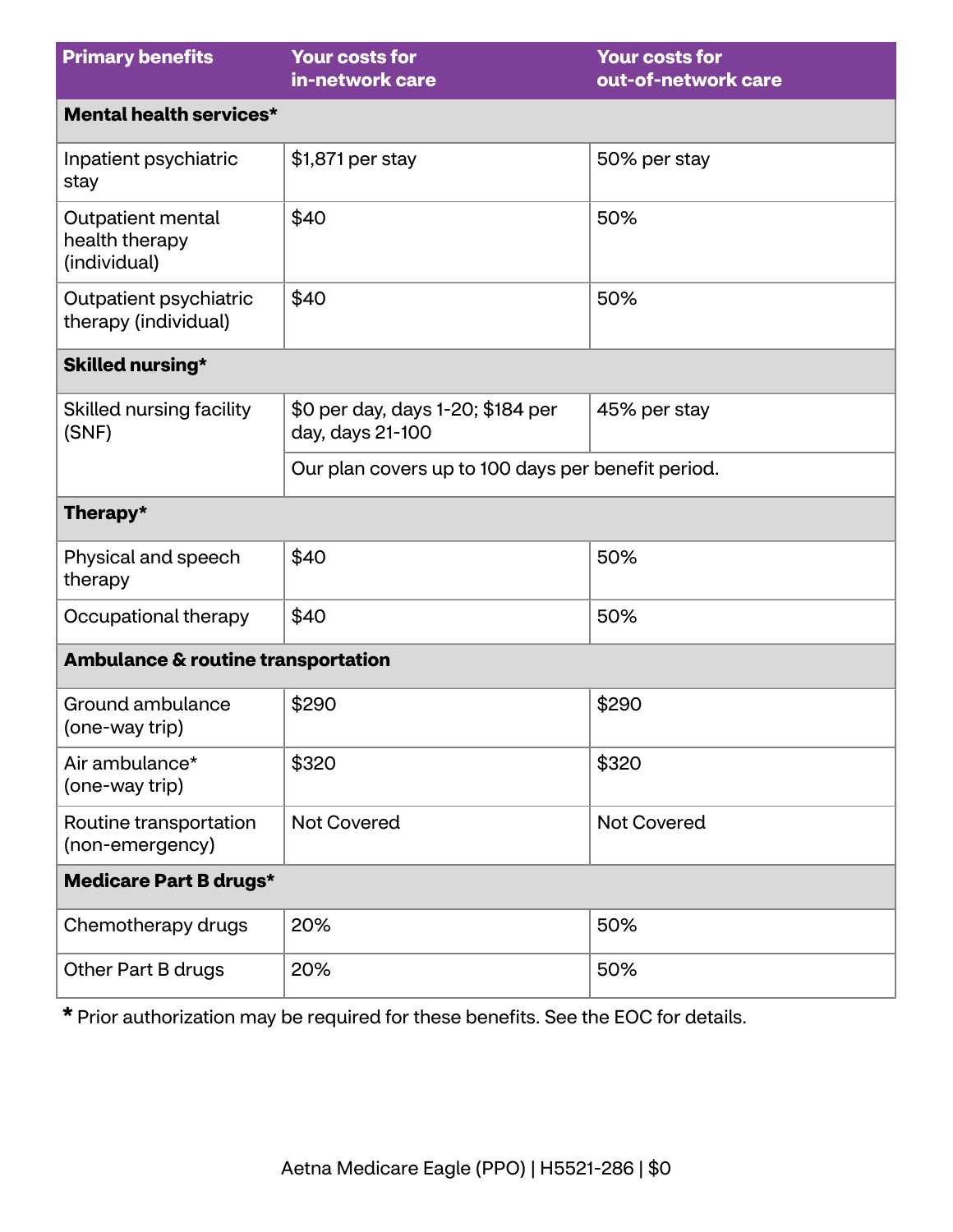| <b>Other benefits</b>                                     | <b>Your costs for</b><br>in-network care                                                                                                                                                                                        | <b>Your costs for</b><br>out-of-network care |
|-----------------------------------------------------------|---------------------------------------------------------------------------------------------------------------------------------------------------------------------------------------------------------------------------------|----------------------------------------------|
| Equipment, prosthetics, & supplies*                       |                                                                                                                                                                                                                                 |                                              |
| Diabetic supplies                                         | $0\% - 20\%$                                                                                                                                                                                                                    | $0\% - 20\%$                                 |
|                                                           | We only cover OneTouch/LifeScan supplies, including test strips,<br>glucose monitors, solutions, lancets and lancing devices for \$0.<br>Note: In case of an approved medical exception, other brands may<br>be covered at 20%. |                                              |
| Durable medical<br>equipment (e.g.<br>wheelchair, oxygen) | 20%                                                                                                                                                                                                                             | 25%                                          |
| Prosthetics (e.g. braces,<br>artificial limbs)            | 20%                                                                                                                                                                                                                             | 50%                                          |
| Substance abuse*                                          |                                                                                                                                                                                                                                 |                                              |
| Outpatient substance<br>abuse (Individual<br>therapy)     | \$40                                                                                                                                                                                                                            | 50%                                          |

**\*** Prior authorization may be required for these benefits. See the EOC for details.

| <b>Additional benefits and Benefit information</b><br>services provided by |                                                                                                                                                                                                                                                       |                                              |
|----------------------------------------------------------------------------|-------------------------------------------------------------------------------------------------------------------------------------------------------------------------------------------------------------------------------------------------------|----------------------------------------------|
| <b>Aetna Medicare Eagle</b><br>(PPO)                                       | <b>Your costs for</b><br>in-network care                                                                                                                                                                                                              | <b>Your costs for</b><br>out-of-network care |
| 24-Hour Nurse Line                                                         | Speak with a registered nurse 24 hours a day, 7 days a week to<br>discuss medical issues or wellness topics.                                                                                                                                          |                                              |
| Chiropractic care*                                                         | Medicare covered services:<br>\$20                                                                                                                                                                                                                    | Medicare covered services:<br>50%            |
| <b>Fitness</b>                                                             | Basic membership at participating SilverSneakers® facilities and<br>access to online wellness related tools, planners, newsletters and<br>classes, at no extra cost.                                                                                  |                                              |
|                                                                            | You can request an at-home fitness kit through SilverSneakers® if you<br>don't live near a participating club or prefer to exercise at home.                                                                                                          |                                              |
| <b>Meals</b>                                                               | When you get home after an inpatient hospital or skilled nursing<br>stay, we cover up to 14 home delivered meals over 7 days. You will be<br>contacted to schedule delivery if eligible and meals will be provided<br>through GA Foods <sup>®</sup> . |                                              |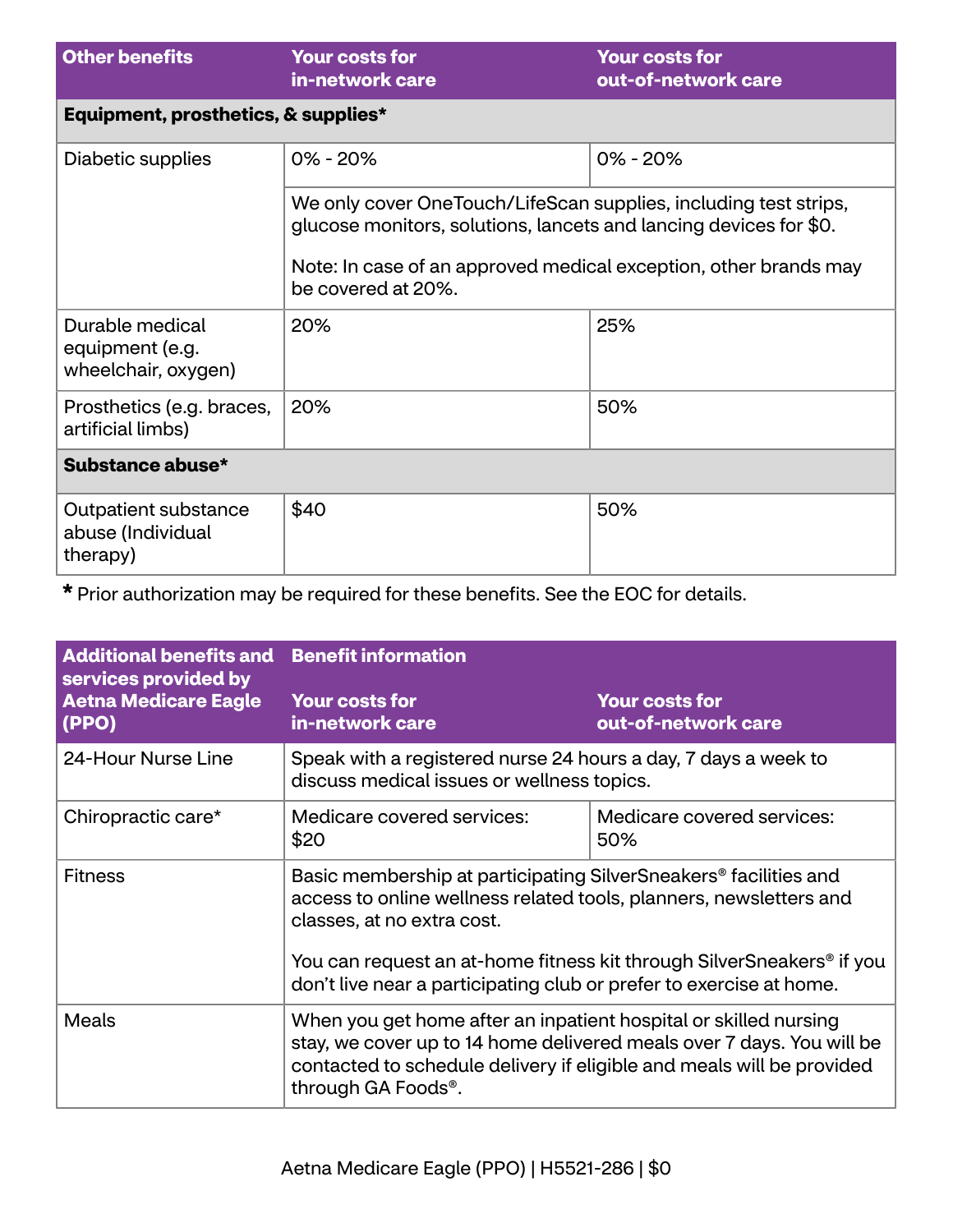| <b>Additional benefits and</b><br>services provided by | <b>Benefit information</b>                                                                                |                                                                                                                                                                                                                                                                                                                                                                                                                                                                                                                                                                                                                                                                                                        |  |
|--------------------------------------------------------|-----------------------------------------------------------------------------------------------------------|--------------------------------------------------------------------------------------------------------------------------------------------------------------------------------------------------------------------------------------------------------------------------------------------------------------------------------------------------------------------------------------------------------------------------------------------------------------------------------------------------------------------------------------------------------------------------------------------------------------------------------------------------------------------------------------------------------|--|
| <b>Aetna Medicare Eagle</b><br>(PPO)                   | <b>Your costs for</b><br>in-network care                                                                  | <b>Your costs for</b><br>out-of-network care                                                                                                                                                                                                                                                                                                                                                                                                                                                                                                                                                                                                                                                           |  |
| Over-the-counter items<br>(OTC)                        | Get over-the-counter health and wellness products by mail or at<br>participating CVS <sup>®</sup> stores. |                                                                                                                                                                                                                                                                                                                                                                                                                                                                                                                                                                                                                                                                                                        |  |
|                                                        |                                                                                                           | Our plan pays up to a maximum amount of \$120 every quarter.                                                                                                                                                                                                                                                                                                                                                                                                                                                                                                                                                                                                                                           |  |
|                                                        | www.cvs.com/otchs/myorder.                                                                                | OTC Health Solutions will manage your OTC benefit. See the OTC<br>catalog for a list of eligible items. You can find the catalog at https://                                                                                                                                                                                                                                                                                                                                                                                                                                                                                                                                                           |  |
|                                                        |                                                                                                           | You'll also be mailed a one-time box of preselected OTC items.                                                                                                                                                                                                                                                                                                                                                                                                                                                                                                                                                                                                                                         |  |
| Resources For Living <sup>®</sup>                      | community activities and more.                                                                            | Resources For Living <sup>®</sup> helps connect you to resources in your<br>community such as senior housing, adult daycare, meal subsidies,                                                                                                                                                                                                                                                                                                                                                                                                                                                                                                                                                           |  |
| Telehealth*                                            | urgent care services via a virtual visit.<br>minuteclinic/virtual-care/videovisit.                        | You can receive primary care, physician specialist, mental health and<br>Members should contact their doctor for information on what<br>telehealth services they offer and how to schedule a telehealth<br>visit. Depending on location, members may also have the option to<br>schedule a telehealth visit 24 hours a day, 7 days a week via Teladoc,<br>MinuteClinic Video Visit, or other provider that offers telehealth<br>services covered under your plan. Members can access Teladoc<br>at https://www.teladoc.com/aetna/ or by calling 1-855-TELADOC<br>(1-855-835-2362) (TTY: 711). Members can find out if MinuteClinic<br>Video Visit are available in their area at: https://www.cvs.com/ |  |
| Visitor/travel benefit:<br>Explorer                    | outside of our plan's service area.<br>certain services.                                                  | Allows you to remain in your plan for up to 12 months when you are<br>You can see an Aetna Medicare participating provider anywhere in<br>the United States who accepts PPO members and pay in-network<br>cost shares. Not all providers participate in the multi-state network.<br>You also have the option of seeing a non-participating provider and<br>paying the out-of-network cost for the visit. Contact us for help<br>finding a participating provider in the area you're traveling to.<br>Plan rules continue to apply. Prior authorizations are required for                                                                                                                               |  |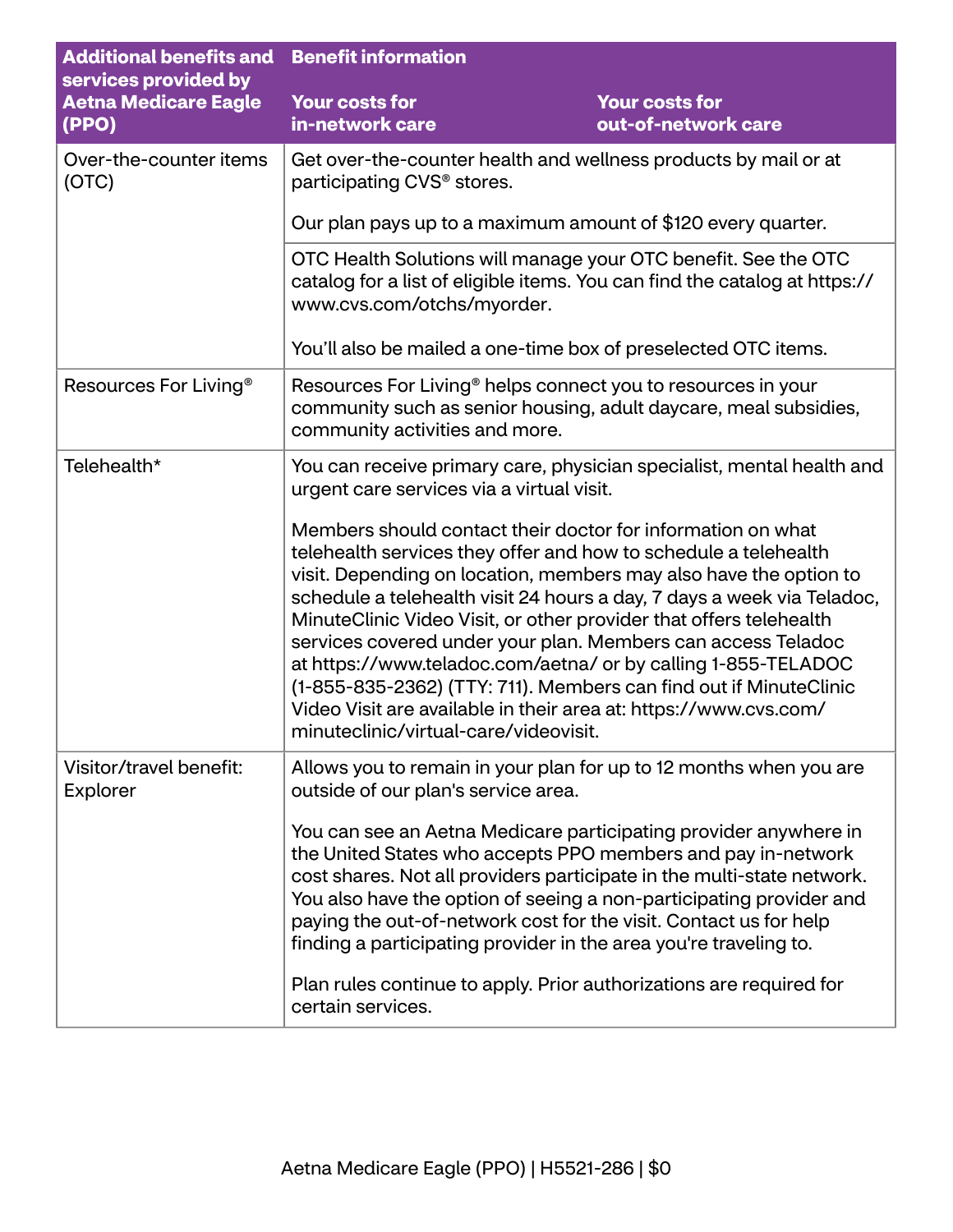# **Pre-enrollment checklist**

Before making an enrollment decision, it is important that you fully understand our benefits and rules. If you have any questions, you can call and speak to a member services representative at **1-833-859-6031 (TTY: 711)**. From October 1 to March 31, you can call us 7 days a week from 8 a.m. - 8 p.m. local time. From April 1 to September 30, we're here Monday through Friday from 8 a.m. - 8 p.m. local time.

### **Understanding the benefits**

- $\Box$  Review the full list of benefits found in the Evidence of Coverage (EOC), especially those services for which you routinely see a doctor. Visit **[AetnaMedicare.com](http://AetnaMedicare.com)** or call **1-833-859-6031 (TTY: 711)** to view a copy of the EOC.
- $\Box$  Review the provider directory (or ask your doctor) to make sure the doctors you see now are in the network. If they are not listed, it means you will likely have to select a new doctor.

### **Understanding important rules**

- $\Box$  You must continue to pay your Medicare Part B premium. This premium is normally taken out of your Social Security check each month.
- $\Box$  Benefits, premiums and/or copayments/co-insurance may change on January 1, 2023.
- $\Box$  Our plan allows you to see providers outside of our network (non-contracted providers). However, while we will pay for covered services provided by a non-contracted provider, the provider must agree to treat you. Except in an emergency or urgent situations, noncontracted providers may deny care. In addition, you may pay a higher co-pay for services received by non-contracted providers.

© 2021 Aetna Inc. Y0001\_NR\_0009\_21693a\_2021\_C